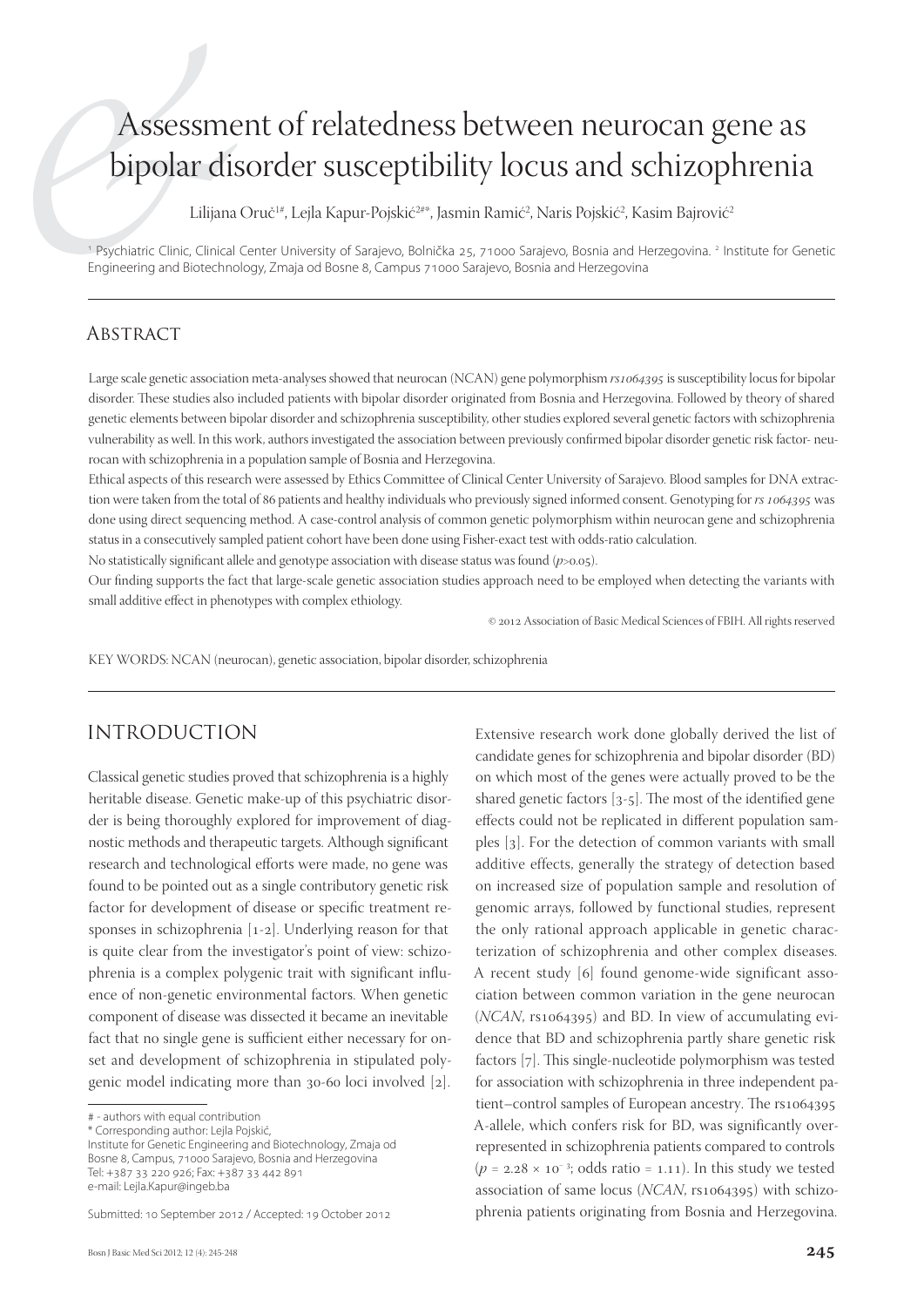## MATERIALS AND METHODS

All procedures and methods used in this study were approved by Ethics Committee of Clinical Center of University of Sarajevo. Following informed consent process and relevant document signature, all participation of both patients and control individuals was voluntary. Diagnosis of schizophrenia was done based on DSM-IV corresponding structured clinical interview (SCID-I) done by single psychiatrist in all cases [8].

#### *Patients*

Healthy individuals free of family history of major psychiatric disorders (schizophrenia, bipolar disorder and depression) were included in this study.

#### *Procedures*

Blood specimens were collected from 56 patients and 30 healthy volunteers. Genetic material used for further analysis of *NCAN locus and* rs as informative site, was extracted from EDTA anticoagulated blood using salting out procedure [9]. Based on FASTA sequence for 3'UTR of neurocan gene obtained from NCBI, we designed the flanking primers for rs1064395: forward 5'-CATTGCCTGGTGGTCTAGAAA-3' and reverse 5'-GGAGGAAGGCAAGGTGAGTT-3'. For in *vitro* amplification we used water solution of 2X PCR premix (REDTaq® ReadyMix™ PCR Reaction Mix, SIGMA-AL-DRICH), 100ng of DNA template, 20pmol of each primer template in 25 μl total reaction volume. Reaction conditions were optimized as follows: ini-

tial denaturation step at  $95^{\circ}$ C for 4 minutes was followed by 30 cycles of denaturation at 95°C for 30 s, primer annealing for 30s at  $62^{\circ}$ C and extension at  $72^{\circ}$ C for 1 min, final elongation at  $72^{\circ}$ C for  $7$  minutes and unlimited hold at 4°C. Genotype detection was done on ABI 310 followed by Big-Dye terminator single primer (5'-CATTGCCTGGTGGTC-TAGAAA-3<sup>'</sup>) extension reaction. Automatically obtained sequences were read manually for exclusion of false homozygotes.

#### *Statistical analysis*

Generated genotype data were collected for further statistical analysis using

Fisher-exact test with odds-ratio calculation as a part of Powermarker [10] and MedCalc software for Windows, version 9.5.0.0 (MedCalc Software, Mariakerke, Belgium).

### RESULTS

Total of 86 individuals (56 patients and 30 healthy volunteers) were genotyped for  $rs1064395$  using direct sequencing method. All three expected genotypes: GG, AG and AA were observed (Figure 1). Four genotype data from control group could not be used for further statistical analysis due to low quality of DNA electropherograms. Hardy-Weinberg Equilibrium (HWE) test showed that case group data subset was in the range of expected frequency distribution  $(p=0.5419)$  supporting the quality of procedures of sampling and genotyping. In case group, among 112 observed genomes, thirteen minor allele variants (A) were detected  $(11.6\%)$  as for in control group out of  $52$  genomes five minor alleles were found  $(9.6 %)$ . All expected genotypes (AA, AG and GG) were observed in all cases (Table 1) with relative frequencies 1.8 %, 19.6 % and  $78.6$  % respectively in case and  $\sigma$  %, 19.2 % and 80.8 % in control group. A case-control analysis of common genetic polymorphism within NCAN gene and schizophrenia status has been done using Fisher-exact test with odds-ratio calculation. No statistically significant allele association with disease status was found (Exact  $p$  value=0.5854, OR=1.23 with  $p=0.7$ ). Association analysis for genotype frequencies distributions between two analyzed groups was also negative (Exact *p*-



FIGURE 1. Presentation of DNA electropherogram for threeobserved genotypes: G/G – top, G/A (middle) and A/A (down). Red line shows the priming region of sequencing primer.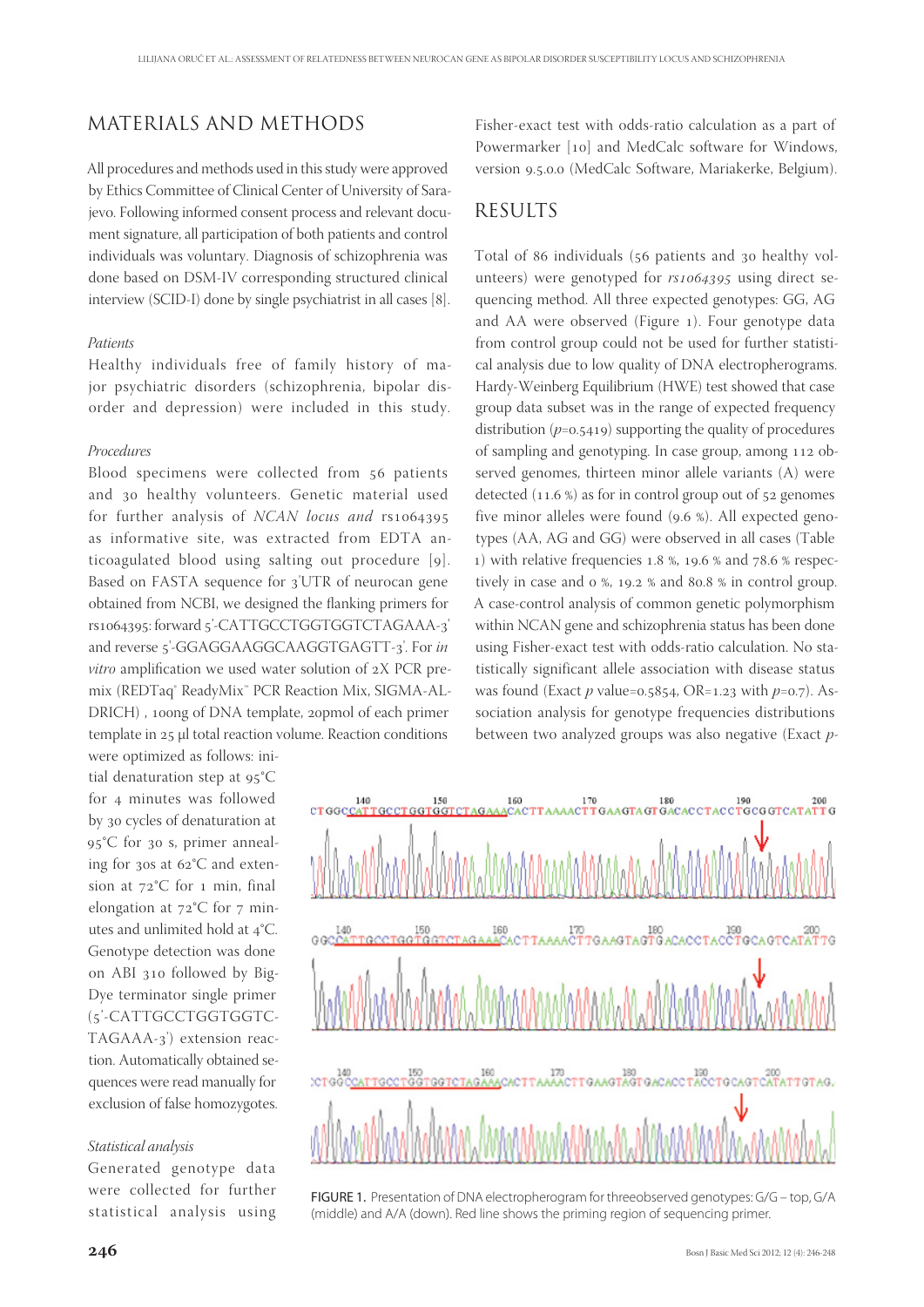|    | Case group<br>$(N=56)$ | Control group<br>$(N=26)$ | Total $(N=82)$ |
|----|------------------------|---------------------------|----------------|
| AA |                        | $\left( \right)$          |                |
| AG | 11                     | 5                         | 16             |
| GG | 44                     | 21                        | 65             |
| А  | 13                     | 99                        | $(2N=112)$     |
| G  | 5                      | 47                        | $(2N=52)$      |

**TABLE 1.** Observed allele and genotype frequencies

value  $>0.5$ ). Re-sampling with 1000 iterations showed no difference between artificially generated and actual sample.

#### DISCUSSION

A risk conferring allele A at locus rs1064395 of NCAN was analysed in terms of its engagement in pathophysiology of bipolar disorder in a sample comprised of several subsets of European descent subpopulations including Bosnian and Herzegovinian with rs1064395 A allele overrepresentation of 21% in cases versus 18% in controls and OR =1.2 and  $p<0.05$ . Meta-analysis of pooled population data undoubtedly confirmed genetic association of NCAN structure variation with actual disease state [6]. Driven by previously and scientifically supported hypothesis of schizophrenia and bipolar disorder shared pathophysiology in rather large population datasets of more than 5000 patients and 9500 controls [7] confirmed the genetic association of minor A-ellele at locus rs1064395 with OR of at least  $1.07$  and  $p=0.0239$ . Both findings implicate that person who carries at least one copy of A allele has an increased risk for development of disease, namely 1.07 times more in schizophrenia and 1.17 times more in bipolar disorder in relation to major allele carriers. In our study of genetic association of rs1064395 we observed a difference in distribution of minor allele frequencies between patients and control individuals that was not statistically significant  $(p>0.05)$ . Risk allele is overrepresented in a case group  $(11.6%)$  versus control group  $(9.6 \%)$  indicating the significance of this variant in a genetic make-up of a disease ( $OR=1.23$  with  $p=0.7$ ). The statistical insignificance of observed differences could be largely due to investigated population size but lack of association results in our sample cannot be completely overruled for this reason since re-sampling statistical procedures suggest that sample size of investigated groups possibly had no effect on final results of genetic association. As common risk variant NCAN gene has small effect size in polygenic model of schizophrenia unable to reach statistical significance in some association studies. This is the main reason why in some independent studies described before [7] lack of association was observed. However in meta-analysis of the same independent schizophrenia samples statistical significance was reached at  $p=0.023$  [7] but not even close as for bipolar disorder  $p=2.14 \times 10^{-9}$  [6]. Therefore, findings related to BP [6]

and schizophrenia samples from Bosnia and Herzegovina as well as in other populations  $[7, 11, 12]$  implicate that allele A at neurocan locus rs1064395 is more frequently represented in etiopatology of bipolar disorder than of schizophrenia.

## CONCLUSIONS

In this study we found no genetic association between risk allele A for NCAN locus rs1064395 and schizophrenia. Tests for HWE showed that both population subsets are in equilibrium which contributes to the quality of sampling and technical procedures during the study. Any disequilibrium that could drive to false positive association findings was eliminated. Independent studies worldwide that investigated genetic relatedness of neurocan with schizophrenia had indecisive outputs. Suggestive overrepresentation of risk alleles was found but no observable statistical significance with standard statistical methods for genetic association analysis was reached. Only in large meta-analyses, small additive effect of NCAN could be detected. Our finding supports the fact that large-scale genetic association studies approach need to be employed when detecting the variants with small additive effect in phenotypes with complex etiology.

#### ACKNOWLEDGEMENTS

This work is realized by funding of Ministry of Science, Education and Youth of Sarajevo Canton and Ministry of Education and Science of Federation Bosnia and Herzegovina.

## DECLARATION OF INTEREST

Authors state that there is no conflict of financial or any other interest related to this research and publication.

#### REFERENCES

- [1] DeRosse P, Lencz T, Burdick KE, Siris SG, Kane JM, Malhotra AK.The genetics of symptom-based phenotypes: toward a molecular classification of schizophrenia. Schizophr Bull. 2008; 34(6):1047-1053.
- [2] Sullivan PF, Daly MJ, O'Donovan M.Genetic architectures of psychiatric disorders: the emerging picture and its implications. Nat Rev Genet. 2012; 13(8): 537-551.
- [3] Yu K, Cheung C, Leung M, Li Q, Chua S, McAlonan G. Are bipolar disorder and schizophrenia neuroanatomically distinct? An anatomical likelihood meta-analysis. Front Hum Neurosci. 2010;4:189.
- [4] Lichtenstein P, Yip BH, Björk C, Pawitan Y, Cannon TD, Sullivan PF et al. Common genetic determinants of schizophrenia and bipolar disorder in Swedish families: a population-based study. Lancet 2009; 373(9659):234-239
- [5] Maier W, Zobel A, Wagner M. Schizophrenia and bipolar disorder: differences and overlaps.Curr Opin Psychiatry. 2006; 19(2):16.5-170
- [6] Cichon S, Mühleisen TW, Degenhardt FA, Mattheisen M, Miró X, Strohmaier J. et al. Genome-wide association study identifies